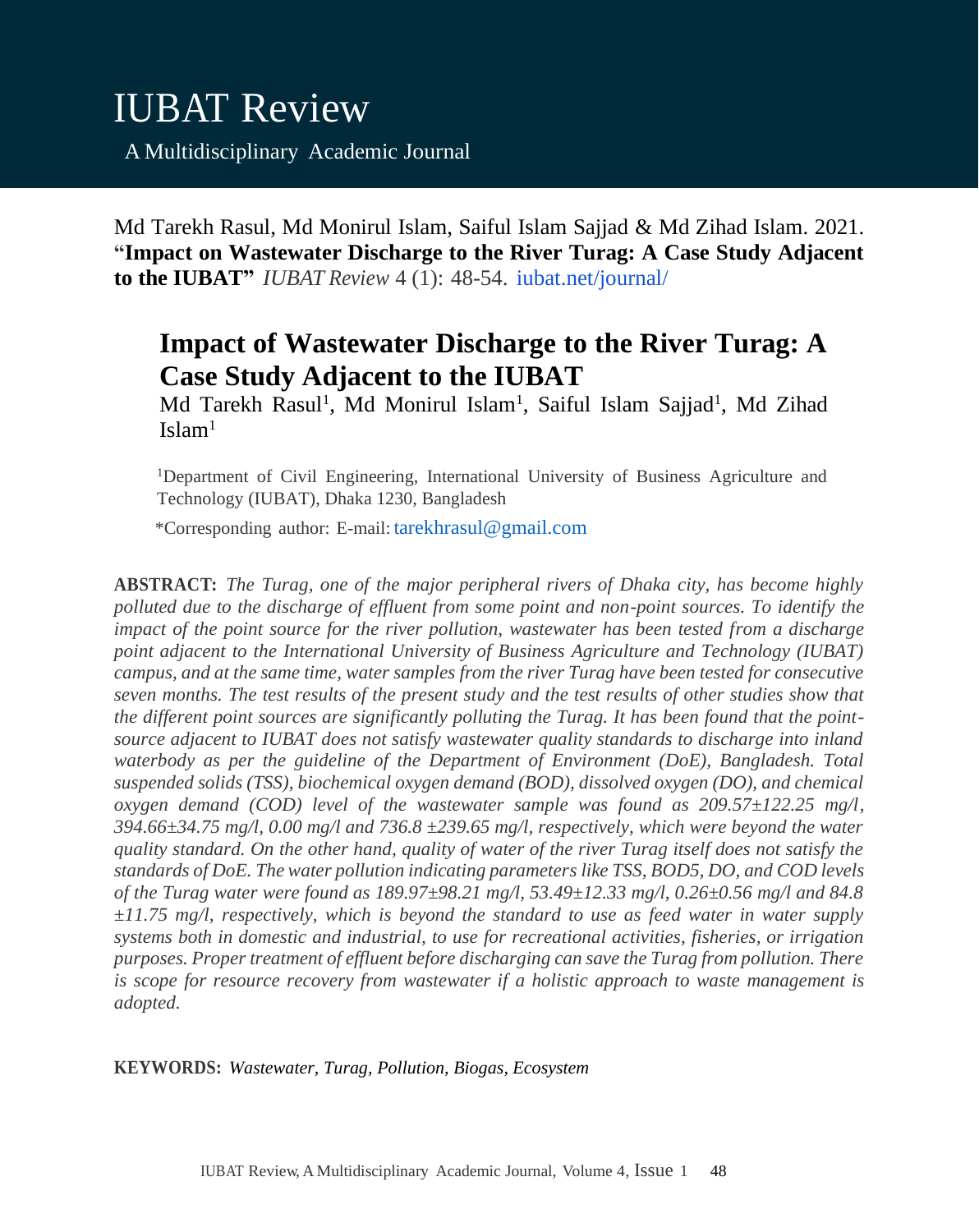The major three peripheral rivers system Turag-Tongi Khal-Balu has surrounded the entire Dhaka city (Whitehead et al., 2018). The Turag river is a tributary of the Buriganga river in the upper reaches. It originates in the Bangshi river and flows through the Gazipur district before joining the Buriganga near Mirpur in the Dhaka district (Rahman et al., 2013). In addition, the Turag is connected to the Balu River through the Tongi Khal (Choudhury and Choudhury, 2004; Rahman et al., 2013; Mobin et al., 2014). The Turag water has been excessively polluted from discharging of industrial effluents, sewage, agricultural wastage, and city run-off and anthropogenic activities. The pollution level is slightly higher in the dry season compared to the wet season (Begum et al., 2018).

Bangladesh holds 1176 industries on the bank of rivers that discharge about 0.4 million  $m<sup>3</sup>$  of raw wastewater daily into the river (Rabbani and Sharif, 2005, as cited in Rabbi et al., 2016). One hundred fifty-two polluter industries include 56 dyeing and textile industries, 50 chemicals and pharmaceuticals, 9 food processing, and 37 other engineering industries surrounding the Turag. The river water is polluted by industrial effluents, solid waste from riverside settlements, vehicles' petroleum products, untreated sewage, etc. (Khan et al., 1970). The Turag river water had a deep black color with a putrid odor, indicating that the water is contaminated and hazardous to the aquatic environment and human health (Mobin et al., 2014). The Ministry of Environment and Forestry has designated rivers in Greater Dhaka as Ecologically Critical Areas (MoEF, 2010; Rahman et al., 2013; Whitehead et al., 2018).

The present study has been conducted to identify a particular point source's contribution to river water pollution. Sufficient literature has not yet been found regarding the contribution and extent of individual point sources to pollute this river water. There are some outfalls identified from different sources like educational institutions, hospitals, and residential buildings. The pollution impact of an individual source will help to determine the effects of other sources to pollute the river. This research will open scope for further work to develop a model for river reclamation and protect river pollution from point sources.

## **2. Methodology**

The water sample was collected from a discharge point adjacent to the IUBAT boundary (Figure-1). Precisely, the sample was collected from both the wastewater pit and the Turag river near the sewage discharge point. A significant amount of wastewater enters this point from the IUBAT campus, where approximately ten thousand people use toilets from morning to evening. The amount of discharge was estimated from the daily water consumption. The sample was collected twice a week for consecutive seven months. Plastic bottles of 500ml were used for collecting samples. All samples were collected by grab sampling, labeled, and preserved by following the standard procedures to avoid contamination or deterioration of the property of the collected water samples. Standard Methods for the Examination of Water and Wastewater were followed for sample collection and analysis (APHA,1995). Seven water quality parameters, e.g., pH, TDS, TSS, TS, DO, BOD, and COD were examined between November-2018 and May-2019 (each of the sources 46 wastewater samples were collected). Each parameter was tested twice for the accuracy of the result. If any deviation was detected from the two results, a further test was conducted. The parameters, i.e., pH, TDS, TSS, TS, and DO were tested twice a week, whereas BOD and COD were tested once a month. The wastewater flow was counted from the point source for 12 h in a day.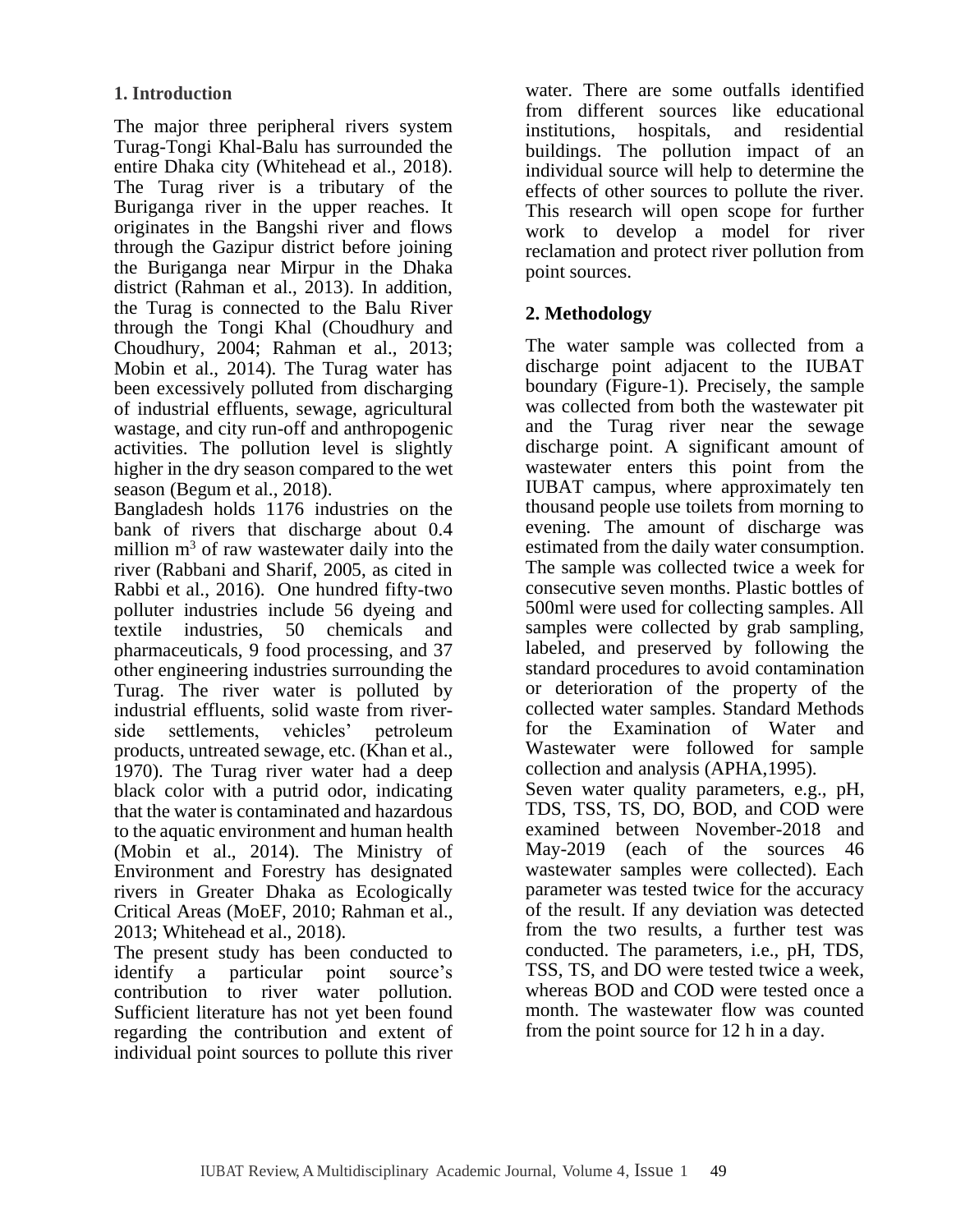

**Figure 1. Sampling point (point source) adjacent to the IUBAT Boundary**

| Table 1: Average value of water quality permeants of point source and the Turag river |         |                      |                            |                                                             |  |
|---------------------------------------------------------------------------------------|---------|----------------------|----------------------------|-------------------------------------------------------------|--|
| <b>Parameters</b>                                                                     |         | Value, Mean $\pm$ SD | <b>Quality Standard of</b> |                                                             |  |
| <b>Name</b>                                                                           | Unit    | Point-source         | <b>The Turag Water</b>     | <b>Effluent to Discharge</b><br><b>Inland Surface water</b> |  |
| pH                                                                                    | $\star$ | $7.09 \pm 0.32$      | $7.22 \pm 0.27$            | $6 - 9$                                                     |  |
| <b>TDS</b>                                                                            | mg/l    | $540.43 \pm 78.60$   | $577.93 + 75.87$           | 2100                                                        |  |
| <b>TSS</b>                                                                            | mg/l    | $209.57 + 122.25$    | $189.97 + 98.21$           | 150                                                         |  |
| <b>TS</b>                                                                             | mg/l    | $745.65 + 142.02$    | $767.90 \pm 120.58$        | ۰                                                           |  |
| DO.                                                                                   | mg/l    | $\Omega$             | $0.26 \pm 0.56$            | $4.5 - 8$                                                   |  |
| BOD <sub>5</sub>                                                                      | mg/l    | $394.66 + 34.75$     | $53.49 + 12.33$            | 50                                                          |  |
| COD                                                                                   | mg/l    | $736.83 + 239.65$    | $84.83 + 11.75$            | 200                                                         |  |

Pollution load = Concentration of pollutants  $\times$  Flow  $\times$  Flow time  $=$  Load (g/day).

The biogas production rate was calculated from the average COD load of the wastewater as stated in Metcalf & Eddy (2003). One mole of methane (CH4) could be produced by 64g of COD under anaerobic conditions. Under standard temperature and pressure, 0.35L of CH4 could be produced by 1g of COD. If the average anaerobic digestion temperature is considered as 250C, the production of methane could be calculated by the following equation. The volume of 1-mole methane gas,

$$
V = \frac{nRT}{P}
$$

$$
=\frac{\left(1 \text{ mole } x \text{ } 0.082057 \text{ atm.} \frac{L}{mole} \cdot K\right) \left[(273.15 + 25)K\right]}{1.0 \text{ atm}}
$$

 $V = 24.465L$ 

The methane equivalent to COD converted under anaerobic condition

= 24.465LMethene/mole  $(64g$  COD /mole)  $= 0.382 L$  Methane/g COD So, Methane production rate  $=$ COD (g/m3)/day  $\times$  0.382  $= L /day$ 

The results obtained from the laboratory analysis were tabulated and analyzed with computer software. Finally, different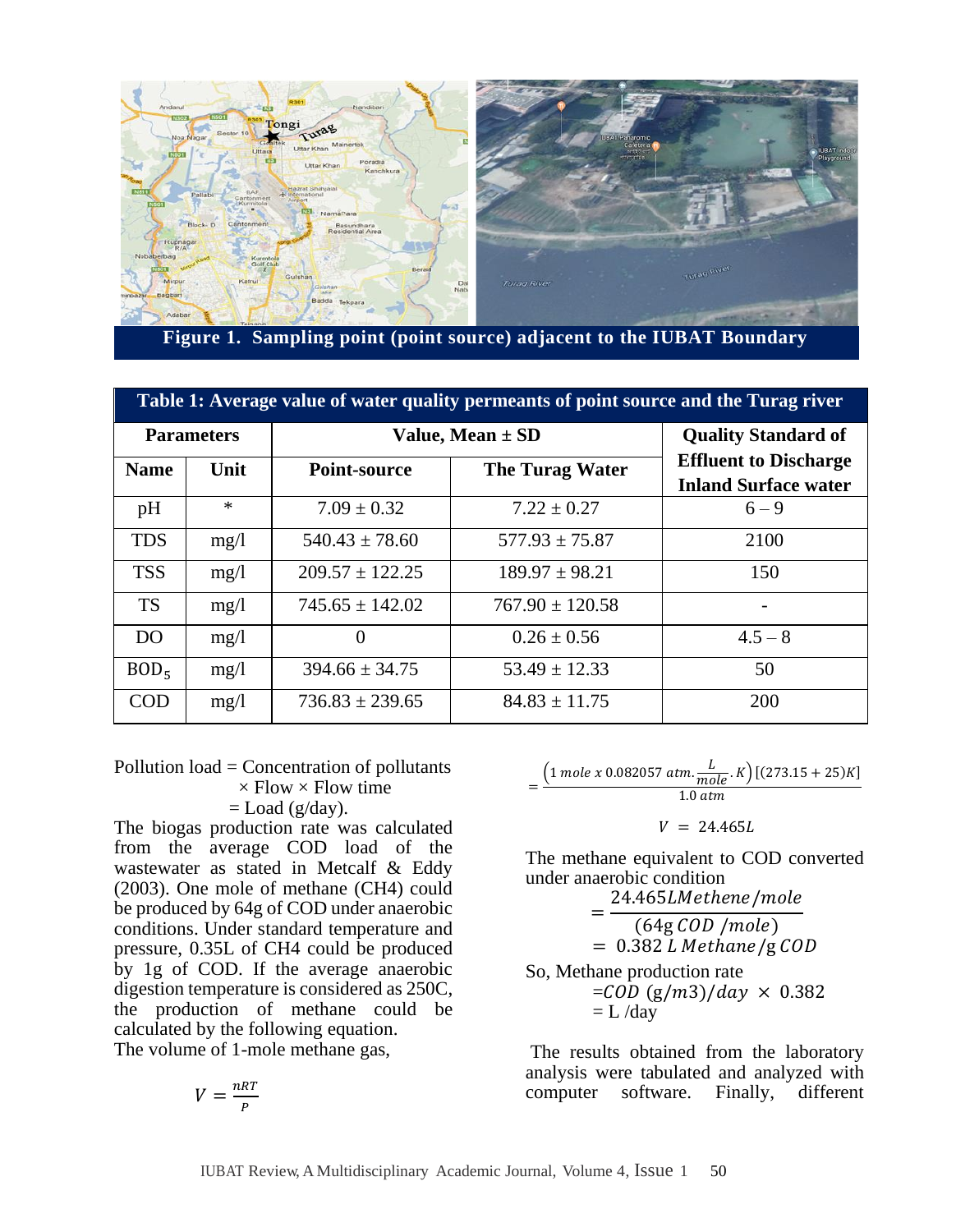inferences were drawn from the analytical results.

## **3. Result and Discussion:**

The seven-month (November-2018 to May-2019) water quality assessment is presented in Table-1. The quality of the Turag and the wastewater has been compared with the Bangladesh Water Quality Standard of the DoE guideline (ECR 1997, Schedule-10).

The tested results show that effluent from the point source discharging to the Turag near the IUBAT does not meet all water quality standards of the DoE. The parameters like pH and TDS are within the limit of water quality standard, but TSS, DO, BOD, and COD does not meet the standards. Too much presence of such parameters indicates that water is biologically polluted. Since the primary source of effluent is toilet discharge, it must contain fecal coliform bacteria, which is pathogenic. In addition, results show that toilet discharge has been either partially treated or untreated before discharge. Bashar & Fung (2020) had conducted a similar study in Dhaka city. They had accumulated municipal wastewater pollution data from major four outlets provided by the Institute of Water Modelling. It was reported that BOD levels in different outlets like Katasur, Hazaribagh, Islampur, and Lalbagh were 425, 60, 150

and 140 mg/l, COD levels were 2134, 205, 585 and 565 mg/l, respectively. The present study shows that the BOD level is  $394.66 \pm$ 34.75 mg/l and the COD level is 736.83  $\pm$ 239.65 mg/l. The ratio of BOD and COD in the present study is about 0.536, whereas Bashar & Fung (2020) shows BOD: COD as 0.199, 0.293, 0.256 and 0.248 in different outfalls. The inconsistency of the BOD and COD ratio is caused due to variations of the property of wastewater in different places. The high ratio of BOD and COD in the study point indicates that the wastewater contained a high concentration of biodegradable organic matter. On the other hand, the concentration of DO level 0.0 indicates that a completely anaerobic environment prevails in the wastewater and is suitable for anaerobic treatment. The laboratory test results of the river Turag

water quality reveal that other sources have polluted it before reaching the sampling point. TSS and DO of the Turag do not satisfy inland surface water quality (ECR 1997, Schedule-10). The present study results could be compared to the surface water standard shown in Table-3 to evaluate the utility of the river Turag water.

As per the ECR 1997, Schedule-3 (Table-02), the BOD and DO level of the Turag water does not satisfy inland surface water standard for use as the source of drinking water with conventional treatment, water use for recreational purpose, industrial use or

| Table 3: Standard for Inland Surface Water (Schedule-3, ECR-1997)       |                                 |            |            |  |  |
|-------------------------------------------------------------------------|---------------------------------|------------|------------|--|--|
| <b>Best Practice-Based Classification</b>                               | <b>Water Ouality Parameters</b> |            |            |  |  |
|                                                                         | pH                              | BOD, mg/l  | DO, mg/l   |  |  |
| a. Source of drinking water for supply only after<br>disinfecting       | $6.5 - 8.5$                     | 2 or less  | 6 or above |  |  |
| b. Water usable for recreational activity:                              | $6.5 - 8.5$                     | 3 or less  | 5 or above |  |  |
| c. Source of drinking water for supply after<br>conventional treatment: | $6.5 - 8.5$                     | 6 or less  | 6 or above |  |  |
| d. Water usable by fisheries:                                           | $6.5 - 8.5$                     | 6 or less  | 5 or above |  |  |
| e. Water usable by various process and cooling<br>industries:           | $6.5 - 8.5$                     | 10 or less | 5 or above |  |  |
| f. Water usable for irrigation:                                         | $6.5 - 8.5$                     | 10 or less | 5 or above |  |  |

# **Table 3: Standard for Inland Surface Water (Schedule-3, ECR-1997)**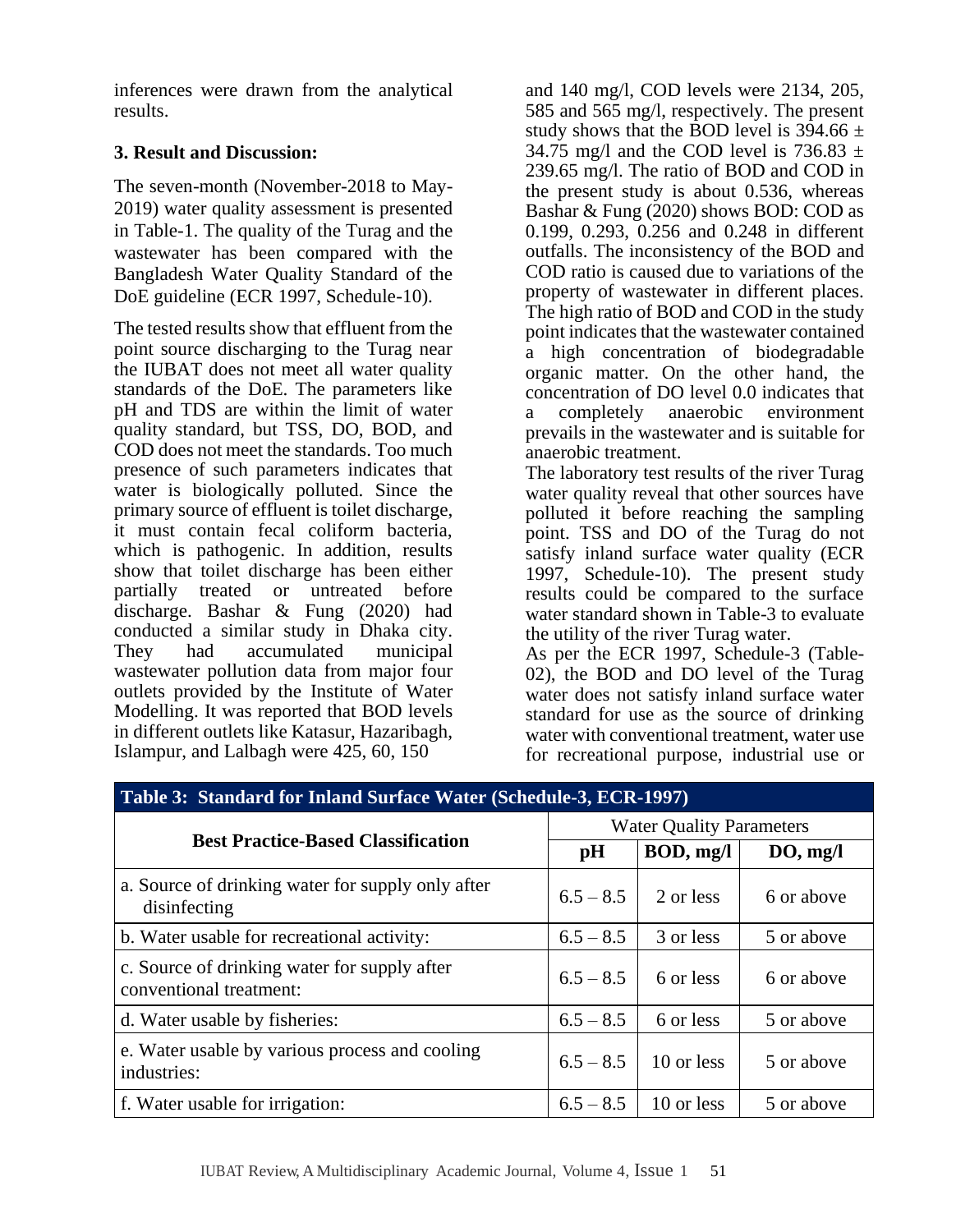irrigation purpose. Majed et al. (2018) also found that the Turag River is polluted by 15 point sources, including industrial effluent and municipal sewage. They have also identified major outfalls included storm sewer pipes, open channels, and small/big private outfalls. According to their research, DO was found below 4 mg/l, the levels of BOD and TSS were obtained beyond the standard water quality ranges, especially during the dry season in most instances. The present study also identified that the level of DO is very low. Furthermore, the level of BOD and TSS is beyond the standard water quality ranges. Those results indicate that the Turag water is not suitable for water treatment plants, irrigation, and aquaculture. A good number of studies have been done on the water pollution of the river Turag. Some researchers worked on the source of river pollution and others worked on characteristics of river water quality. The present study was conducted on river water quality and a particular point source of pollution. A comparative study of different researchers is shown in Table-4.

Bhuiyan et al. (2011) identified seasonal and special variations from a 12-month study period at different points. They found that water pollution indicator parameters increase in the low flow period due to evaporative effects. In contrast, lower values are observed in the high flow period when the surface water is diluted by rainwater. The comparative analysis of different studies has shown that the pH value is within the acceptable limit, except Tamanna Meghla et al. (2013). In comparison, the TDS level is found within the acceptable limit in all the studies. Banu et al.  $(2013)$  and Bhuiyan et al. (2011) found TSS within the acceptable limit, but the present study does not satisfy it. To use the Turag water as the source of water supply, irrigation, fishery or recreational activity, dissolved oxygen (DO) level and Biochemical oxygen demand (BOD) level does not satisfy the standard, but Bhuiyan et al. (2011) found DO level within the limit.

Rahman et al. (2013) identified that the mean environmental flow of the Turag is 192.72 cumec. The study reveals that, in more recent times, the environmental flow is

| different studies           |                                 |                                    |      |                    |                    |             |                          |                          |
|-----------------------------|---------------------------------|------------------------------------|------|--------------------|--------------------|-------------|--------------------------|--------------------------|
| <b>SI</b><br>N <sub>0</sub> | <b>Study</b>                    | Period                             | pH   | <b>TDS</b><br>mg/l | <b>TSS</b><br>mg/l | DO.<br>mg/l | BOD <sub>5</sub><br>mg/l | $\mathbf{COD}$<br>mg/l   |
| 01                          | Bhuiyan et al.<br>(2011)        | May 2007 to May<br>2008            | 7.48 | 784.33             | 31.05              | 4.83        | 0.90                     | 72.50                    |
| 02                          | Banu et al. (2013)              | 2006                               | 7.10 | 342                | 38.00              | 6.00        | 2.80                     | 58.00                    |
| 03                          | Banu et al. (2013)              | 2010                               | 7.50 | 812                | 84.00              | 0.00        | 22.00                    | 102.00                   |
| 04                          | Tamanna Meghla<br>et al. (2013) | October 2011 to<br>September 2012  | 5.69 | 398.9              |                    | 1.12        | 4.38                     |                          |
| 05                          | Islam et al.                    | 2012                               | 7.40 | 748.60             |                    | 2.36        | $-0.98$                  | $\overline{\phantom{a}}$ |
| 06                          | Mobin et al.<br>(2014)          | April 2013 to July<br>2013         | 6.83 | 340.86             |                    | 2.25        | 1.15                     |                          |
| 07                          | Rabbi et al.<br>(2016)          | September 2015 to<br>February 2016 | 7.06 | 281.23             |                    | 3.50        | 13.35                    |                          |
| 08                          | Present Study,<br>(2019)        | November 2018 to<br>May 2019       | 7.22 |                    | 577.93   189.97    | 0.26        | 53.49                    | 84.83                    |

**Table 4: The mean value of different physicochemical parameters of the Turag water by** 

IUBAT Review, A Multidisciplinary Academic Journal, Volume 4, Issue 1 52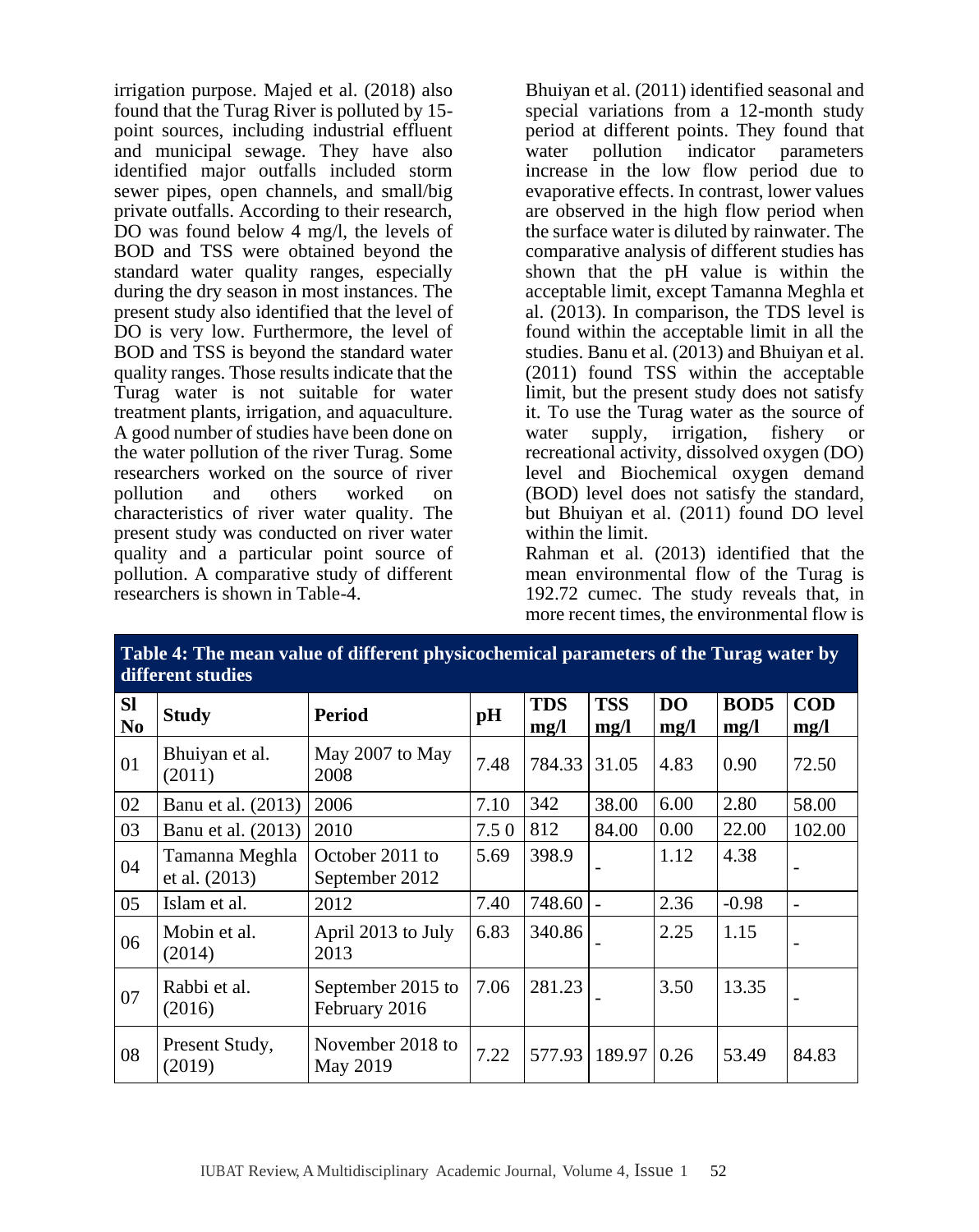not maintained during the low flow season in the river and the overall flow rate is reduced. During the low flow season in the same period, the flow flowed below the required environmental flow. Securing the ecological health status of a river is necessary to ensure environmental flow.

Another study was done by Mitul and Sheikh (2020) on water consumption in the IUBAT campus in the year 2018. According to their study per day average consumption and discharge were found to be about 40 m3. Based on this flow rate, the annual pollution contribution by the study point source to the Turag had been calculated and presented in Table-5.

equivalent to 40 MW electric power at 100% efficiency

#### **4. Conclusion**

The Turag is being polluted by different point and non-point sources. It has been identified that the point source nearby IUBAT has a significant role in polluting the river water. BOD, COD, and TSS levels have been found above the acceptable limit to discharge into the inland waterbody. On the other hand, the Turag water is already polluted by different sources. The pollution level of the Turag varies seasonally due to variations of flow and weather. The different

| Table 5: Annual Pollution Contribution by Sewage to the River Turag |                   |                      |  |
|---------------------------------------------------------------------|-------------------|----------------------|--|
| <b>Water Polluting Parameters</b>                                   | The amount, g/day | The amount, Ton/year |  |
| <b>TDS</b>                                                          | 21617             |                      |  |
| <b>TSS</b>                                                          | 8383              |                      |  |
| <b>TS</b>                                                           | 29826             |                      |  |
| <b>BOD</b>                                                          | 15786             |                      |  |
| <b>COD</b>                                                          | 29473             |                      |  |

The above result shows that the biological load intruding into the river must affect aquatic life and imbalance the river ecosystem. If this wastewater is treated in a holistic environmental protection approach, there will be a scope created for resource recovery through energy production and pollution control. Anaerobic wastewater treatment system could be a suitable core technology for sustainable wastewater management and resource recovery (Lettinga et al. 1997 as cited in Noyola et al., 2006). Since the discharge from pointsource is highly polluted with biological pollutants, through the anaerobic effluent treatment process, the wastewater could be treated and biogas produced as a byproduct, which could be one of the sources of green energy. If wastewater of the point-source is completely anaerobically digested daily about 11m3 of methane could be produced for the plant. That amount of methane can produce 144 x 103 MJ heat energy,

studies have shown that the Turag water is not fit for feed in water supply systems both for domestic and industrial purposes. The water is also unfit to use for recreational activities, fisheries, or irrigation purposes. Ensuring proper environmental flow and pollution control can only revive the ecology and navigation of the Turag. The treatment of effluent before discharging into the river can prevent pollution. There is also scope to recover resources from the effluent if waste management proceeds sustainably.

### **References:**

APHA (1995). Standard Methods for The Examination of Water and Wastewater. 19th Ed., Washington, D.C.: American Public Health Association

Banu, Z., Chowdhury, M. S. A., Hossain, M. D., & Nakagami, K. (2013). Contamination and Ecological Risk Assessment of Heavy Metal in the Sediment of Turag River,